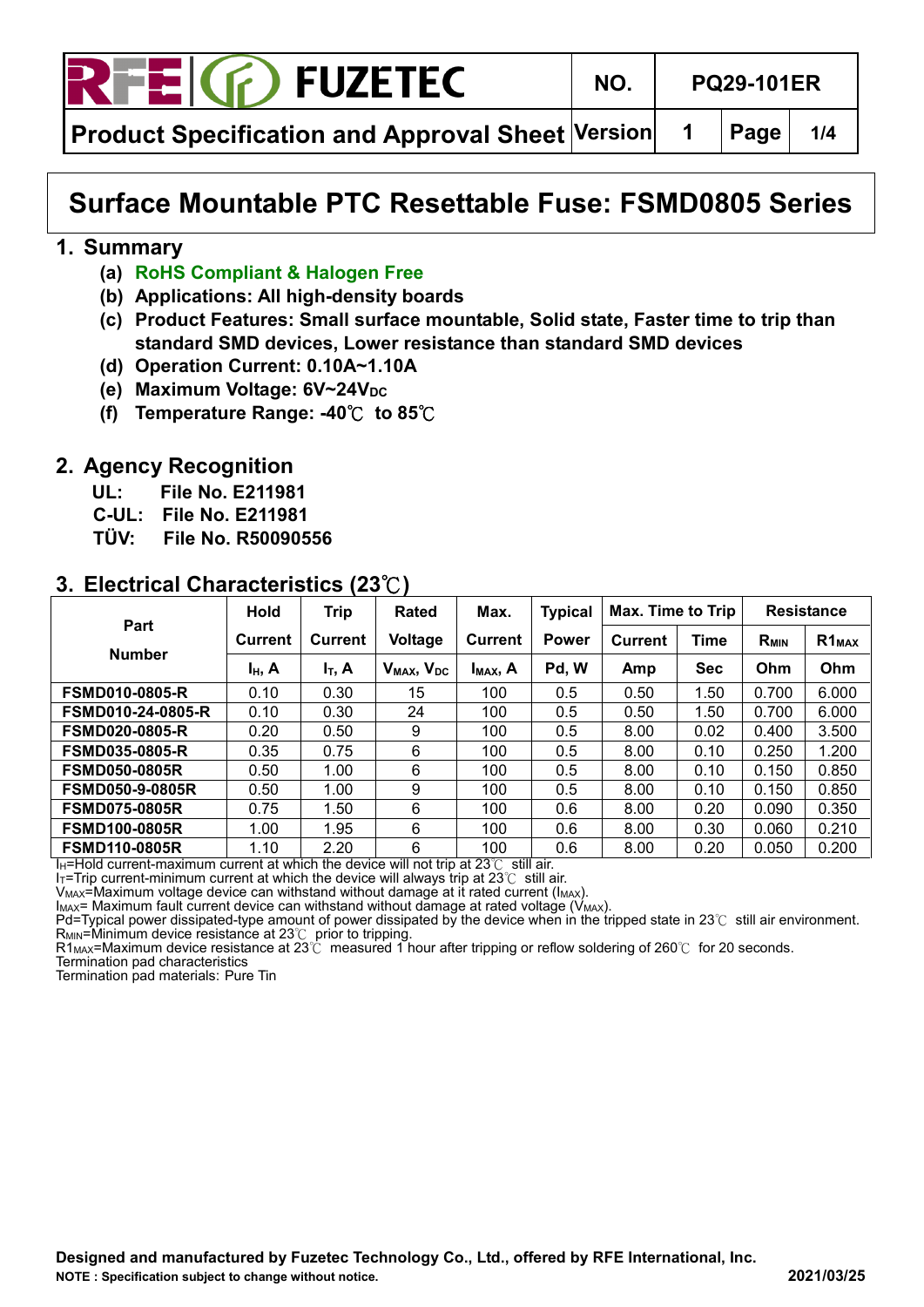| <b>RTEIG</b> FUZETEC                                                                                                                     | NO. | <b>PQ29-101ER</b> |  |
|------------------------------------------------------------------------------------------------------------------------------------------|-----|-------------------|--|
| Product Specification and Approval Sheet $\left \mathsf{Version}\right $ 1 $\left \mathsf{Page}\right $ 2/4 $\left \mathsf{Page}\right $ |     |                   |  |

#### **4. FSMD Product Dimensions (Millimeters)**



**Side View** 

| Part                     | A    |      |      | в    | C    |      | D    |      | Е    |      |
|--------------------------|------|------|------|------|------|------|------|------|------|------|
| <b>Number</b>            | Min. | Max. | Min. | Max. | Min. | Max. | Min. | Max. | Min. | Max. |
| <b>IFSMD010-0805-R</b>   | 2.00 | 2.30 | 1.20 | 1.50 | 0.30 | 1.00 | 0.20 | 0.60 | 0.10 | 0.45 |
| <b>FSMD010-24-0805-R</b> | 2.00 | 2.30 | 1.20 | 1.50 | 0.30 | 1.00 | 0.20 | 0.60 | 0.10 | 0.45 |
| <b>IFSMD020-0805-R</b>   | 2.00 | 2.30 | 1.20 | 1.50 | 0.30 | 1.00 | 0.20 | 0.60 | 0.10 | 0.45 |
| <b>IFSMD035-0805-R</b>   | 2.00 | 2.30 | 1.20 | 1.50 | 0.25 | 0.75 | 0.20 | 0.60 | 0.10 | 0.45 |
| <b>IFSMD050-0805R</b>    | 2.00 | 2.30 | 1.20 | 1.50 | 0.55 | 1.25 | 0.20 | 0.60 | 0.10 | 0.45 |
| <b>IFSMD050-9-0805R</b>  | 2.00 | 2.30 | 1.20 | 1.50 | 0.55 | 1.25 | 0.20 | 0.60 | 0.10 | 0.45 |
| <b>IFSMD075-0805R</b>    | 2.00 | 2.30 | 1.20 | 1.50 | 0.55 | 1.25 | 0.20 | 0.60 | 0.10 | 0.45 |
| <b>IFSMD100-0805R</b>    | 2.00 | 2.30 | 1.20 | 1.50 | 0.75 | 1.80 | 0.20 | 0.60 | 0.10 | 0.45 |
| <b>FSMD110-0805R</b>     | 2.00 | 2.30 | 1.20 | 1.50 | 0.75 | 1.80 | 0.20 | 0.60 | 0.10 | 0.45 |

# **5. Thermal Derating Curve**



**Designed and manufactured by Fuzetec Technology Co., Ltd., offered by RFE International, Inc. NOTE : Specification subject to change without notice. 2021/03/25**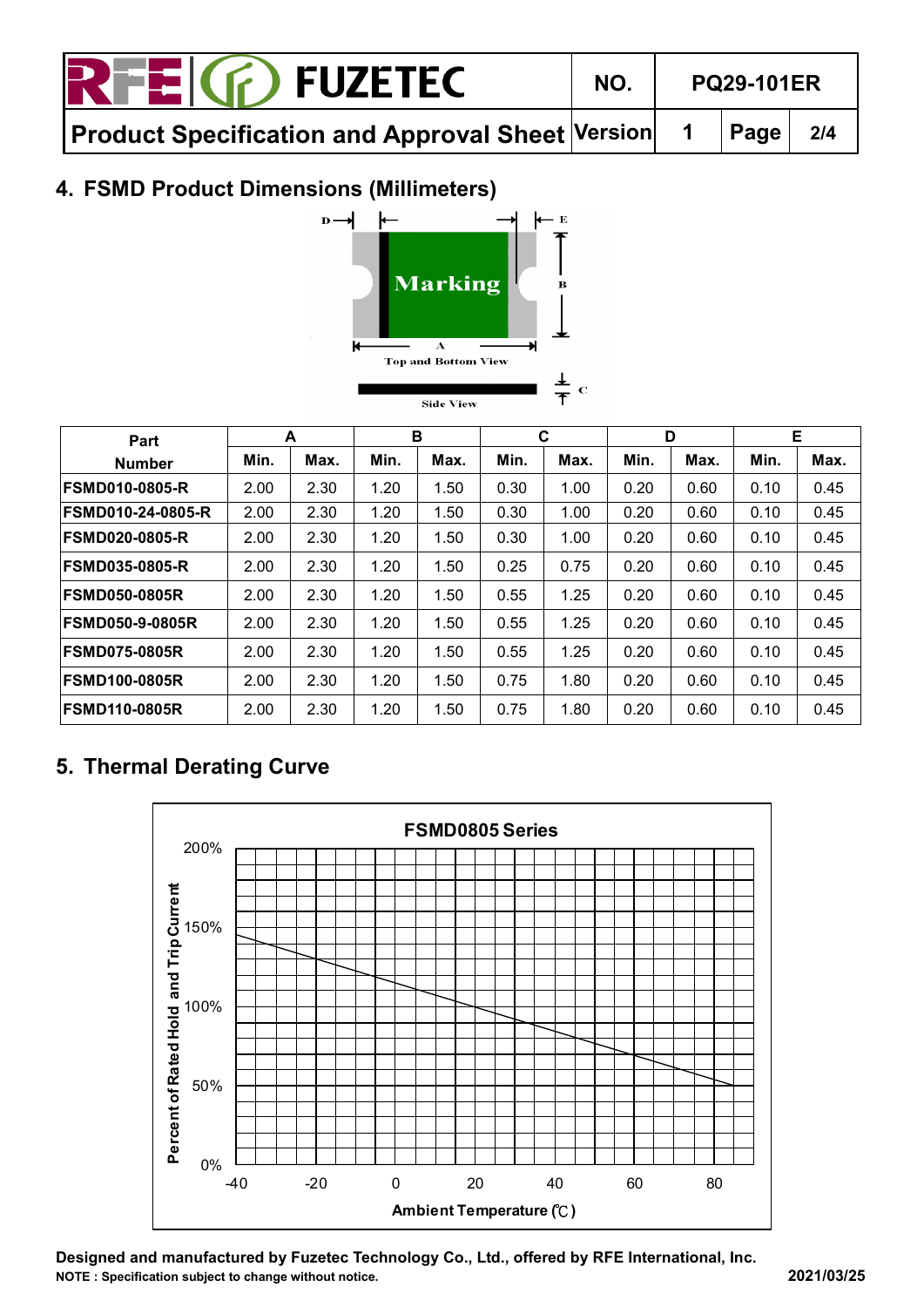| <b>RTEIG</b> FUZETEC                                                                               | NO. | <b>PQ29-101ER</b> |  |     |
|----------------------------------------------------------------------------------------------------|-----|-------------------|--|-----|
| $\mid$ Product Specification and Approval Sheet $\mid$ Version $\mid\mid$ 1 $\mid$ Page $\mid\mid$ |     |                   |  | 3/4 |

## **6. Typical Time-To-Trip at 23**℃



#### **7. Material Specification**

Terminal pad material: Pure Tin Soldering characteristics: Meets EIA specification RS 186-9E, ANSI/J-std-002 Category 3

#### **8. Part Numbering and Marking System**



**Warning:** - Each product should be carefully evaluated and tested for their suitability of application.

- Operation beyond the specified maximum rating or improper use may result in damage and possible electrical arcing and/or flame.
- PPTC device are intended for occasional overcurrent protection. Application for repeated overcurrent condition and/or prolonged trip are not anticipated.
- Avoid contact of PPTC device with chemical solvent, including some inert material such as silicone based oil, lubricant and etc. Prolonged contact will damage the device performance.
- Additional protection mechanism are strongly recommended to be used in conjunction with the PPTC device for protection against abnormal or failure conditions.
- Avoid use of PPTC device in a constrained space such as potting material, housing and containers where have limited space to accommodate device thermal expansion and/or contraction.

**Designed and manufactured by Fuzetec Technology Co., Ltd., offered by RFE International, Inc. NOTE : Specification subject to change without notice. 2021/03/25**